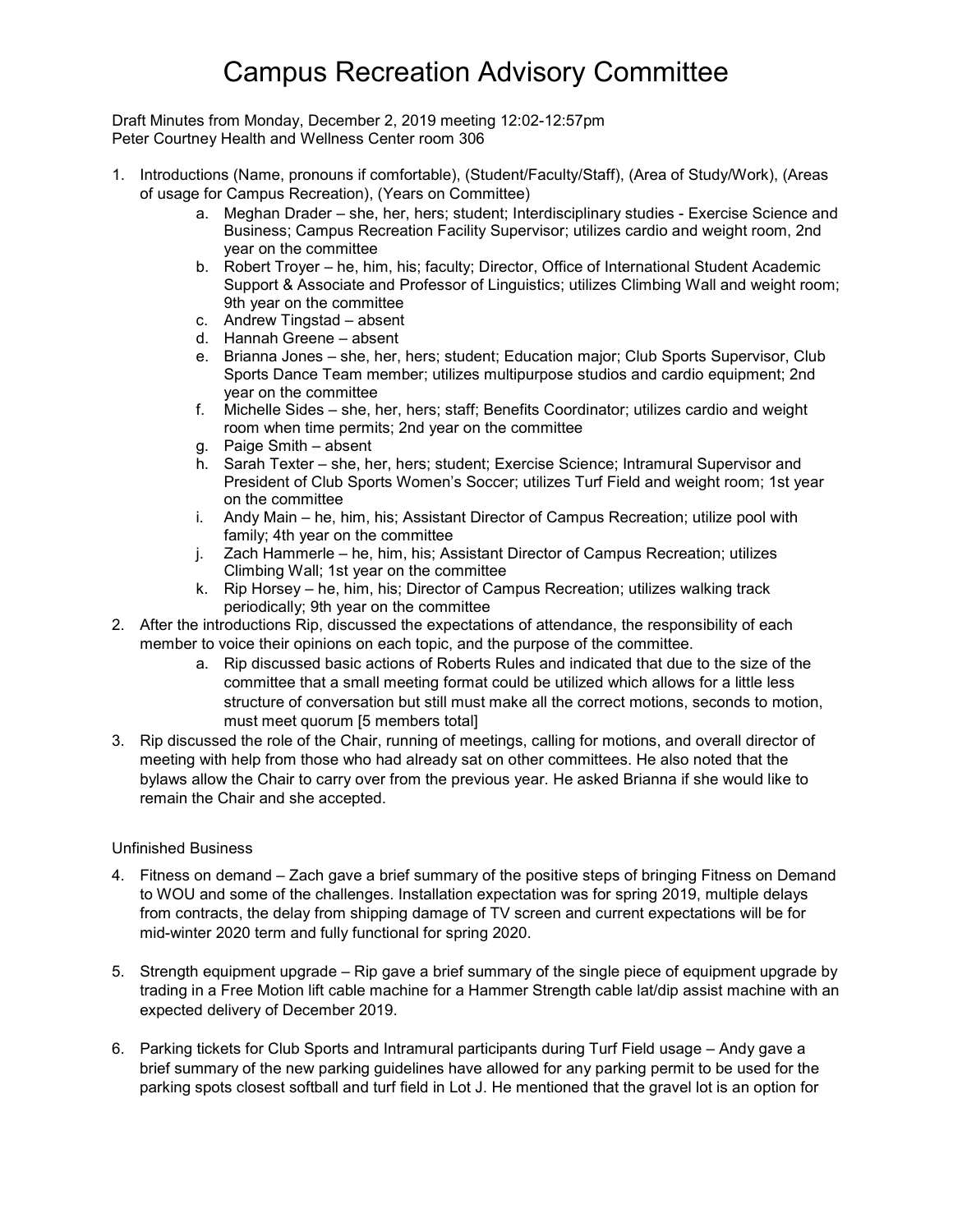individuals and there is now a walkway between the lot and the turf field. He also reminded everyone that tickets will be assessed after 6pm across campus.

### New Business

- 7. Turf Field usage request Rip brought forth the request from the Athletic Department of transitioning their early morning Turf Field practice times from 6:00-9:00am & 1:00-4:00pm Monday-Friday to 6:30- 9:30am & 1:00-4:00pm (maintain Monday-Friday 6 hours of time per day or 30 hours per week for Athletics).
	- a. Rip gave a summary of the Turf Field usage pattern from when it was initially established in 2011 and the changes throughout the years. He indicated the responsibility this committee had over the hours of usage for the Turf Field. He brought up on the overhead screen the web page<https://wou.edu/campusrec/facilities/turf-field/hours/> and walked the committee through the term schedule. He indicated that prior to the fall 2019 term Campus Recreation had given permission for Athletics to use the Turf Field from 6:30- 9:30am Tuesday-Thursday.
	- b. Andy explained that we had the request before the Advisory Committee was formed and we did indicate to Athletics that we would bring the request to the committee to either approve or deny the request for future terms.
	- c. Rip explained that this would take 30 minutes away from the Informal Rec time, 9:00am-1:00pm to 9:30am-1:00pm; Informal Rec time is designed for all students to use the Turf Field (Monday-Friday 2.5 hours of time per day or 17.5 hours per week for Informal Rec).
	- d. Rob indicated the previous Advisory Committee in 2017 spent the entire year studying the data or usage times and reviewed the request from each area which shaped the current format of usage times. Rob asked if there was a sign with the posted hours out on the Turf Field.
	- e. Rip indicated that previously there was one but it no longer was present and Campus Recreation tries to educate everyone on the webpage hour calendar and ASTRA. Rip also indicated that during the Informal Rec time is when the majority of the Turf Field maintenance takes place and that he often has to ask students to leave for a while until the maintenance gets finished.
	- f. Sarah asked if any club had every requested early morning practice times. Andy responded that during his time here he has not had any club request term early morning practice times but rugby did ask for two weeks' worth of 9-10:30am practice times this year and they had to move that request around due to Athletics being on the field past 9am.
	- g. Rip indicated the Club and Intramural Sports practice were 4:00-11:00pm (Monday-Friday 7 hours of time per day or 35 hours per week for Club and Intramural Sports) and Clubs and Intramural Sports, Rentals and Informal Rec are scheduled for all weekend hours.
	- h. Andy explained that every club has to overlap in their practice times or share the field with other club teams to accommodate all of their requests. He indicated that Athletics is probably having to do the same thing with their grass fields and indoor facilities.
	- i. Both Andy and Rip concurred that they had not received any request to us the Turf Field from 9am-9:30am during the fall term and that no one had brought forth a complaint about not being able to use the field informally during that time.
	- j. Rob makes a motion "I move to adjust the early morning Turf Field practice times from 6-9am to 6:30-9:30am Monday-Friday". Motion seconded by Michelle. Brianna asked for more discussion. Seeing no more request for discussion, she calls for a vote. Motion passes 4-0-0 (Chair did not vote).